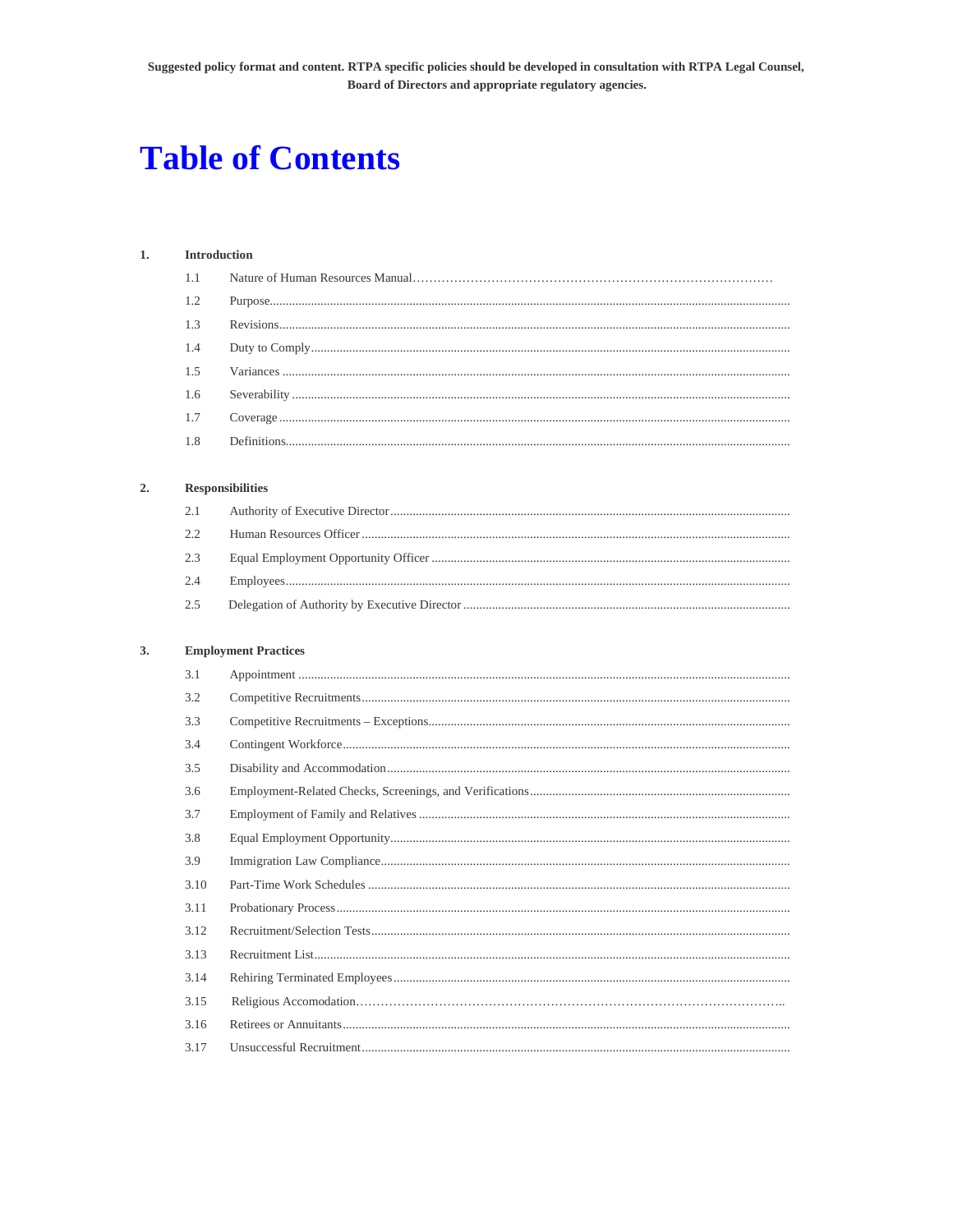# Suggested policy format and content. RTPA specific policies should be developed in consultation with RTPA Legal Counsel, Board of Directors and appropriate regulatory agencies.

### $\overline{4}$ . **RTPA** Standards

| 4.1  |  |
|------|--|
| 4.2  |  |
| 4.3  |  |
| 4.4  |  |
| 4.5  |  |
| 4.6  |  |
| 4.7  |  |
| 4.8  |  |
| 4.9  |  |
| 4.10 |  |
| 4.11 |  |
| 4.12 |  |
| 4.13 |  |
| 4.14 |  |
| 4.15 |  |
| 4.16 |  |
| 4.17 |  |
| 4.18 |  |
| 4.19 |  |
| 4.20 |  |
| 4.21 |  |
| 4.22 |  |
| 4.23 |  |
| 4.24 |  |
| 4.25 |  |

### 5. **Benefit Highlights**

| 5.1  |  |
|------|--|
|      |  |
| 5.2  |  |
| 5.3  |  |
| 5.4  |  |
| 5.5  |  |
| 5.6  |  |
| 5.7  |  |
| 5.8  |  |
| 5.9  |  |
| 5.10 |  |
| 5.11 |  |
| 5.12 |  |
| 5.13 |  |
|      |  |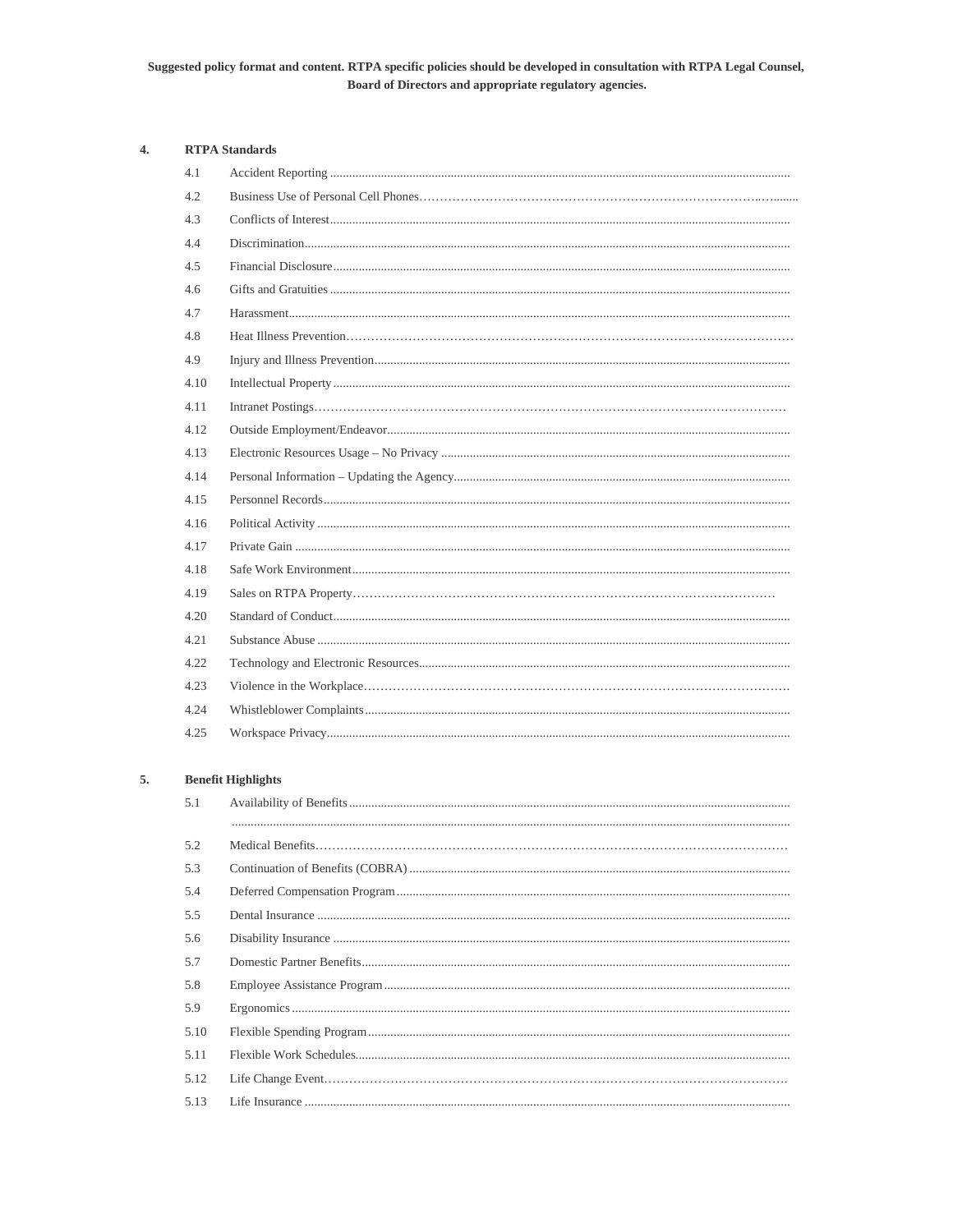# Suggested policy format and content. RTPA specific policies should be developed in consultation with RTPA Legal Counsel, Board of Directors and appropriate regulatory agencies.

### 6. **Time Off**

| 6.1  |  |
|------|--|
| 6.2  |  |
| 6.3  |  |
| 6.4  |  |
| 6.5  |  |
| 6.6  |  |
| 6.7  |  |
| 6.8  |  |
| 6.9  |  |
| 6.10 |  |
| 6.11 |  |
| 6.12 |  |
| 6.13 |  |
| 6.14 |  |
| 6.15 |  |
| 6.16 |  |
| 6.17 |  |
| 6.18 |  |
| 6.19 |  |
| 6.20 |  |
| 6.21 |  |
| 6.22 |  |
| 6.23 |  |
| 6.24 |  |
| 6.25 |  |
| 6.26 |  |
| 6.27 |  |
| 6.28 |  |
| 6.29 |  |
| 6.30 |  |
| 6.31 |  |
|      |  |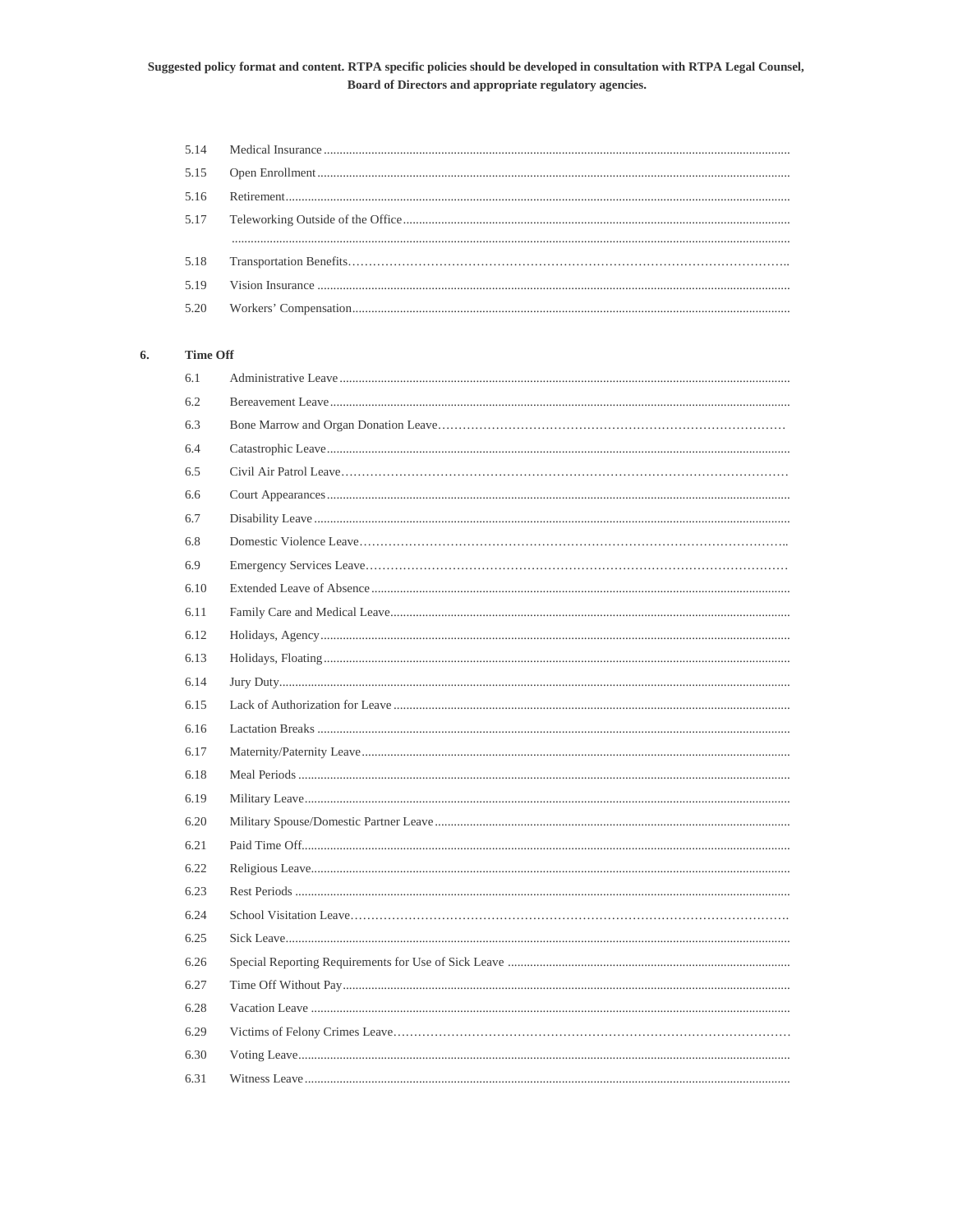### Suggested policy format and content. RTPA specific policies should be developed in consultation with RTPA Legal Counsel, Board of Directors and appropriate regulatory agencies.

### 7. **Pay Practices**

### 8. **Discipline**

| 8.4 |  |
|-----|--|
| 8.5 |  |

### 9. **Grievance Procedure**

|  | -mevance F<br>ение<br>∽⊺ເກ∵∈ |
|--|------------------------------|
|--|------------------------------|

- $9.2$
- 9.3 9.4

### **Position Classification Plan**  $10.$

### $11.$ **Professional Development**